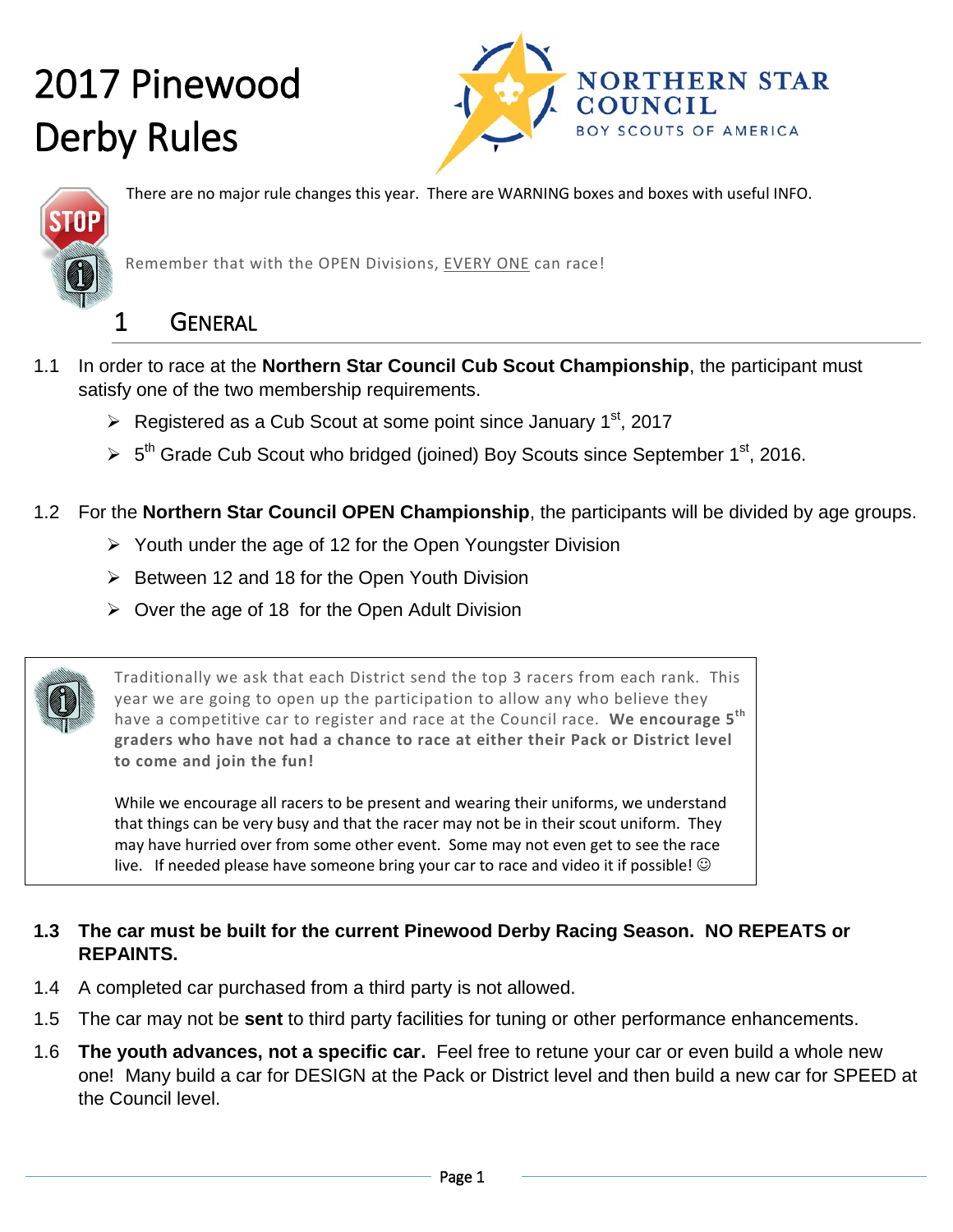



If you lack the tools or resources to cut out a car from a stock block of wood, then we encourage you to attend a workshop hosted by your den, pack, district, or council. Alternately, you may purchase a pre-shaped block and assemble it with approved wheels and axles.

**The youth advances and not the specific car.** This is since all the cars cannot be impounded to prevent any changes after the pack or district races. Remember, building and tuning a car WITH the adult is a major part of the Pinewood Derby.

#### 2 BODY

- 2.1 The main body structure(chassis) must be made of wood. The car design may be enhanced by the addition of other stable materials such as plastic or metal. Any additions must be firmly attached, non-moving, and meet car size specifications.
- 2.2 The car must meet the following specifications:
	- 2.2.1 Width: not to exceed 2 3/4 inches
	- 2.2.2 Length: not to exceed 7 inches
	- 2.2.3 Weight: not to exceed 5.0 ounces on a scale accurate to 1/10 ounce. For scales that have more than a single digit beyond the decimal point, the maximum weight is 5.0500000
	- 2.2.4 Height: not to exceed 3 inches
	- 2.2.5 Clearance: **The wheels are the only part of the car allowed to touch the track.**
	- 2.2.6 Center rail width: **Wheels must clear center guide rails**, no less than 1 ¾ inches minimum.



The following **guidelines** are intended to help you construct a car with the necessary clearance for most tracks. If any question arises about a car's clearance during check in, race inspectors should place the car on the track to verify that only the wheels can touch the track.

- Car bottom: to clear a filled center rail, the bottom of the car should be no less than 3/8 inch from the surface.
- Fenders: Fenders or other body parts may extend below 3/8 inch from the track surface. Remember the guide rail width so the fenders do not rub.
- Weights: To aid in a safe stop at the end of the track, we recommend that you insert weight inside the body or place it on the top of the car. Avoid placing thick (over 1/8") weight on the bottom of the car as that may destabilize the car on the stop section.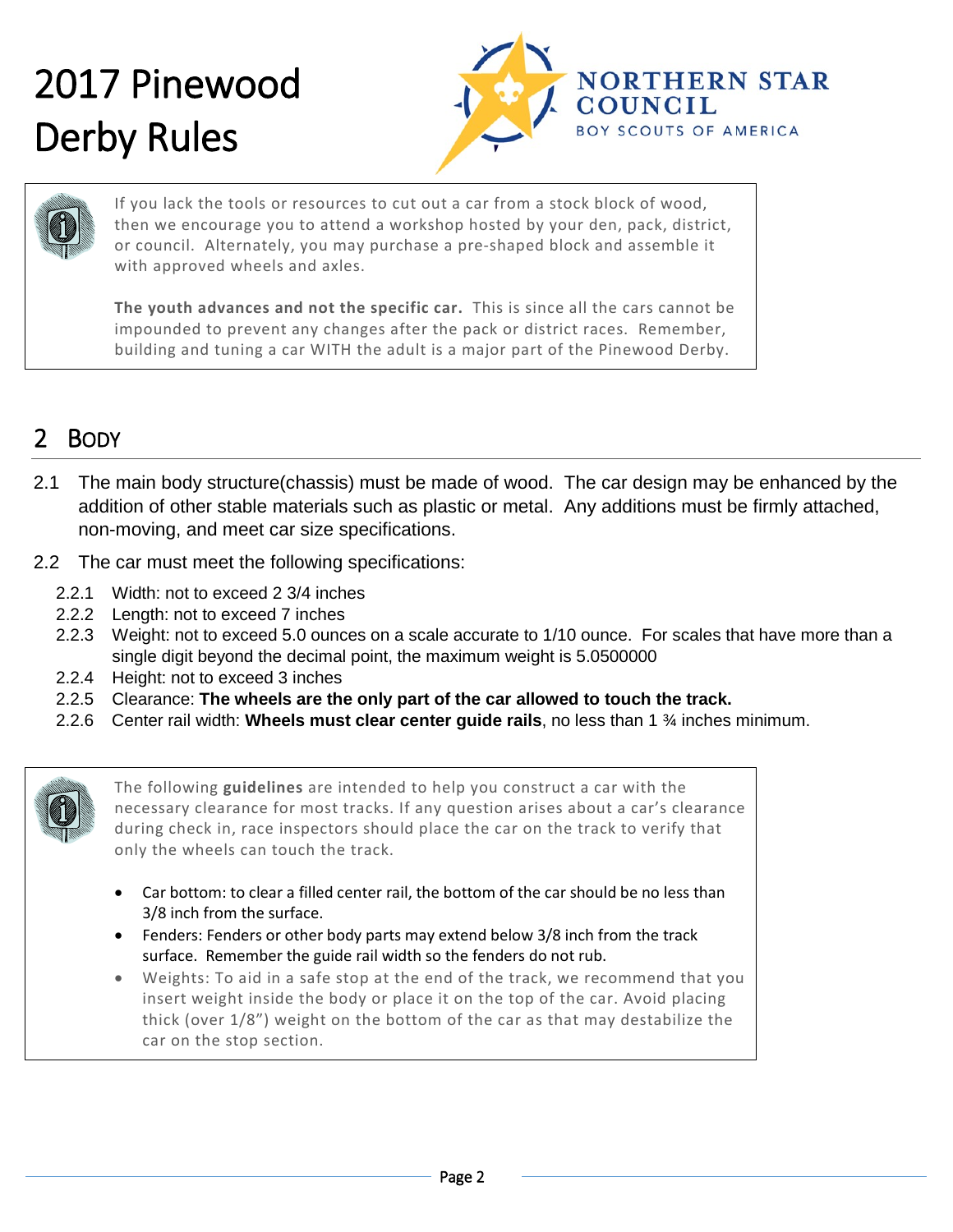

- 2.3 Wheelbase: the distance between the center of the front and rear wheel must be no less than 4 inches.
- 2.4 Front: the front/leading edge of the car must be no more than 1 inch above the wheel lane of the track and be **at least ½ inch wide at the center of the car**. NO NARROW POINTED FRONT ENDS.



This rule ensures the car rests securely against the starting pin when placed in the starting position and is wide enough to trigger electronic finish lines. Another way to say this is no needle nose cars and no cars with a high front end. The needle nose makes it hard to align for a straight start and often does not trip the electronic sensor until enough of the car has passed to cover the hole. The raised front end or raised wire is only effective on tracks where the starting pins are released by hand and not spring driven. The tracks used for the council race are spring driven and the pins drop faster than a car can start.

- 2.5 When placed in the starting position, no part of the car may protrude beyond the starting pin.
- **2.6** At least 4 wheels must be attached to the **sides** of the car body. **Each wheel must be attached to the car's wood chassis with a legal axle.**



Although at least 4 wheels are required, **it is not required that all 4 wheels touch the track surface**. It can actually be difficult to get all 4 of the wheel s to touch. Most of the fastest cars have one front wheel raised slightly and not touching.

The rationale for 4 wheels is that it ensures the car will stay on the track and not slide off the center rail and collide with another car.

- 2.7 Each attached wheel must not be angled(canted) more than 20 degrees from vertical.
- 2.8 The front most and rear most wheels must be positioned across the body from one another.
- 2.9 The complete inside and outside lettering of each wheel must be visible when the wheel is attached to the body.

NEW STUFF → Wheel "Air Dams" and Interior Wheel weights:

Any covering of the interior of the wheel must be transparent(clear) and if using interior wheel weights there must be a slot that allows for rotating the wheel for interior inspection.

- 2.10 The following items are prohibited:
	- 1. Springs
	- 2. Starting devices or propellants
	- 3. Electronic or lighting devices that interfere with the race electronics.
	- 4. Liquids, wet paint, oil, sticky substance, or powders of any kind (other than axle lubrication)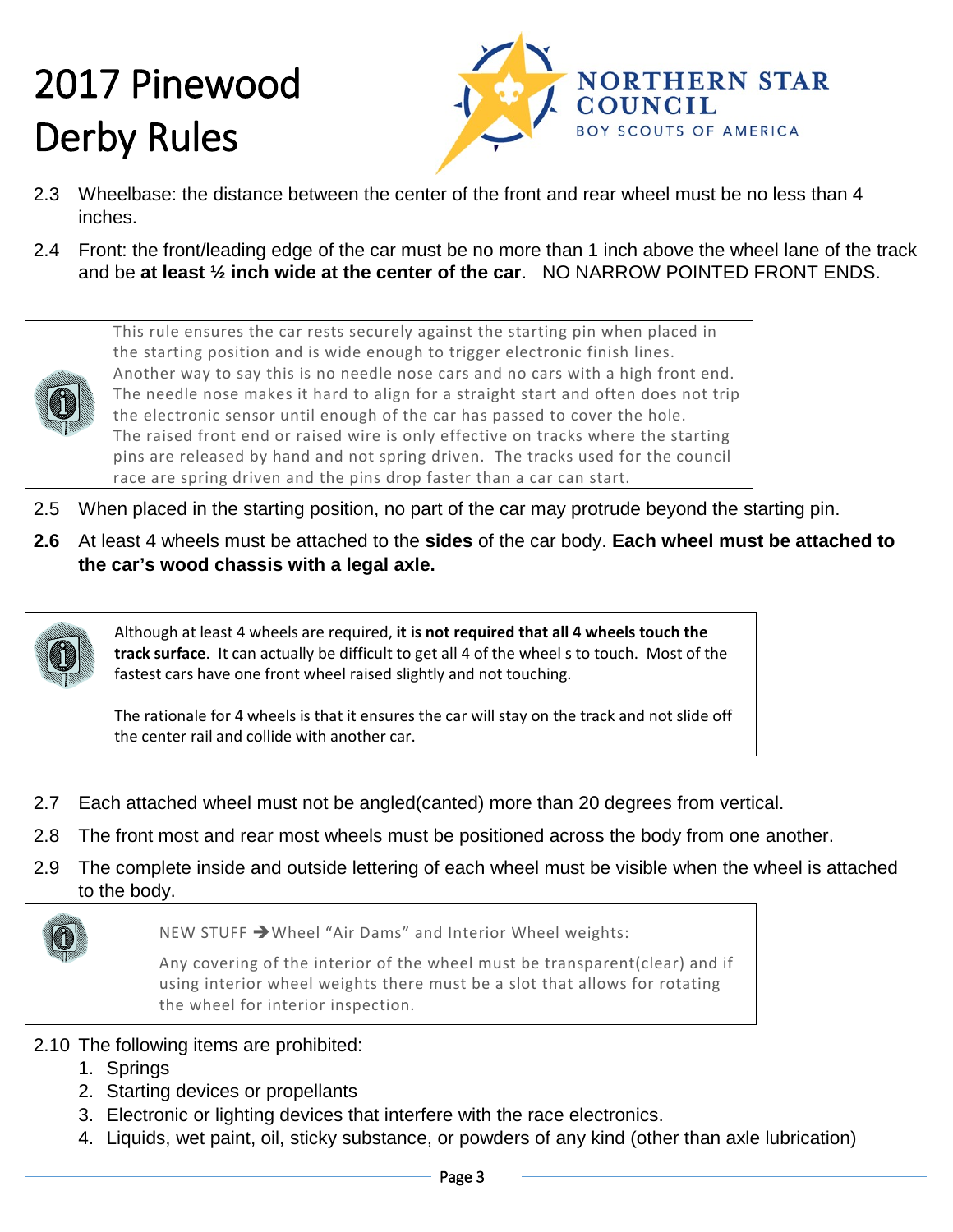

- 5. Glass or excessively fragile parts
- 6. Bearings and or bushings
- 7. Hubcaps covering the nail head
- 8. Loose/moving objects on or in the car



**Washers/body treatments to help reduce friction ARE ALLOWED**. Washers may be between the body and the wheel, and the wheel and the axle head.

**Body treatments(between wood chassis and wheel) may be things like sprayed on graphite paint, Teflon tape, other slippery materials/waxes applied to the body.**

The cost of small washers is very low and the experience of working with them can be educational and fun. The washers may be glued to the car body.

#### 3 WHEELS

- 3.1 Only official BSA wheels are allowed.
- 3.2 All lettering and numbering, both inside and outside of the wheel, must remain complete and be visible with the wheel on the car.
- 3.3 The fluting, spokes and other markings on the outside wheel area must remain visible.



**"Fluting" refers to the small bumps on the outside edge of the tread.**

- 3.4 The wheel diameter must be no less than **1.16 inches**.
- 3.5 The tread surface width must be no less than **7.5 mm**.
- 3.6 The tread surface must be flat and parallel to the wheel bore. Therefore, the following modifications are prohibited:
	- 1. Rounding of the tread surface
	- 2. Grooving, H cutting, or V cutting the tread surface
- 3.7 The following wheel modifications are prohibited:
	- 1. Removing material from the inside tread surface or the inside sidewall surface
	- 2. Drilling holes in the tread, sidewalls, or spoke area.
	- 3. Removing material from the sidewalls or Spoke
	- 4. Filling wheel tread with any type of material
	- 5. Filling the wheel bores and re-drilling the bore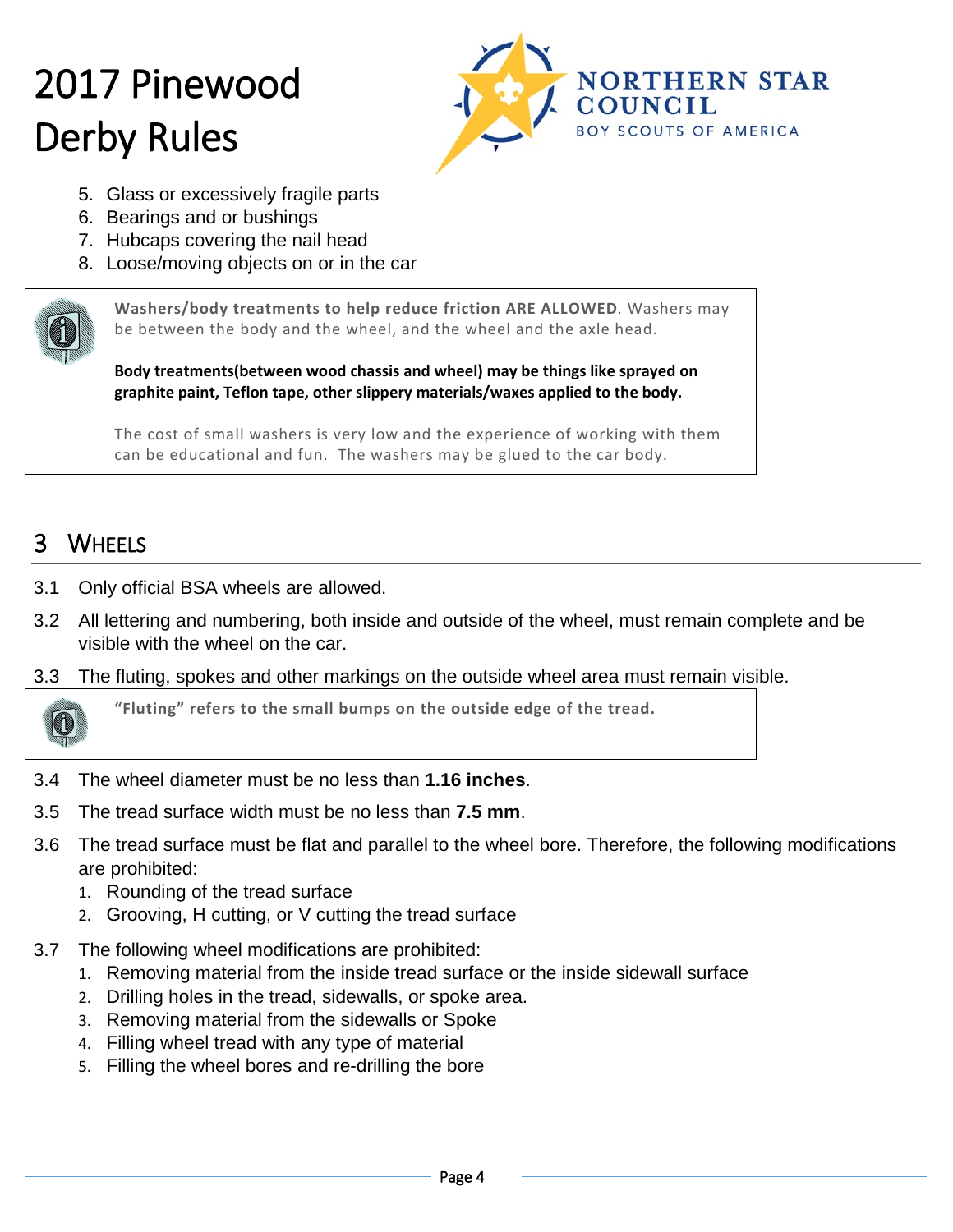





The rules permit many wheel modification so long as you observe the dimension limits and restrictions listed above. Common legal modifications include but are not limited to:

- Truing the tread surface with sandpaper, straight edge, or lathe to correct "out of round" wheels.
- Truing and shaping the inner edge of the thread surface
- Narrowing the tread surface to 7.5mm to get straight edges
- Applying wheel bore treatments such as polish and wax to smooth the bore.
- Tapping the wheel bore
- Truing and re-coning the tip of the inner hub
- Removing the double step from the outer hub
- Balancing the wheel by **adding** material such as glue or fingernail polish to the inside of the wheel
- Adding a **transparent** cover to the inside of the wheel to reduce air drag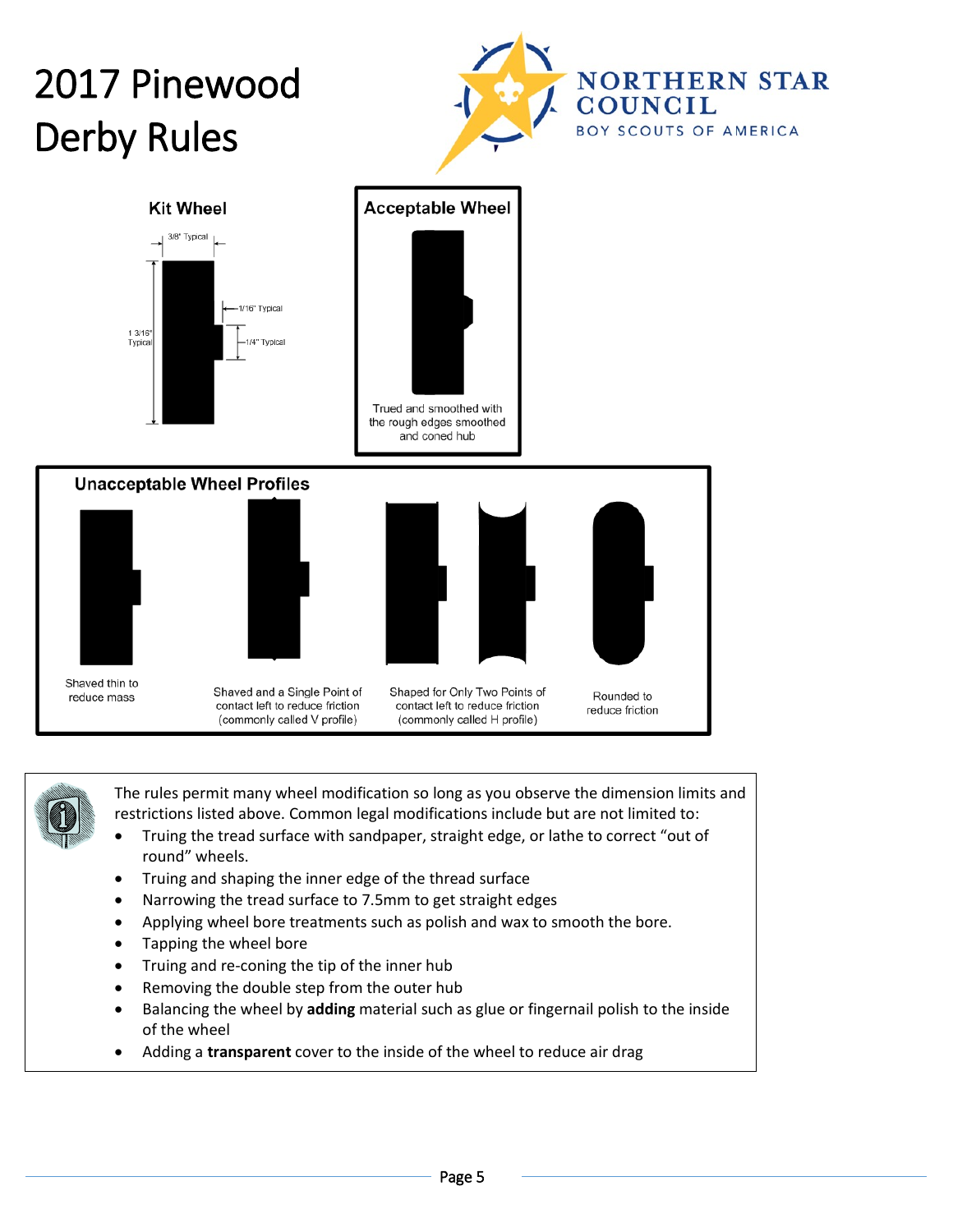



**Some online vendors sell aftermarket BSA wheels that have been lightened by removing material from inside the wheel surfaces. Per rule 3.7, these wheels are NOT allowed and are easily recognized at inspection. Cars with these wheels will NOT be permitted to race. If you plan to use aftermarket wheels, confirm with the vendor that no weight is removed from inside the wheel.** 

#### 4 AXLES

- 4.1 Metal Axles with a nail head are required with an overall diameter of no less than .084 inches.
- 4.2 One-piece axles that extend through the width of the car to support both wheels are not allowed.



You may use official BSA axles or after-market nail type axles from various vendors.

You may also polish and groove the axle provided that the journal portion of the axle (the part the wheel rides on) is no less than .084 inches, roughly the same diameter as the original BSA nails.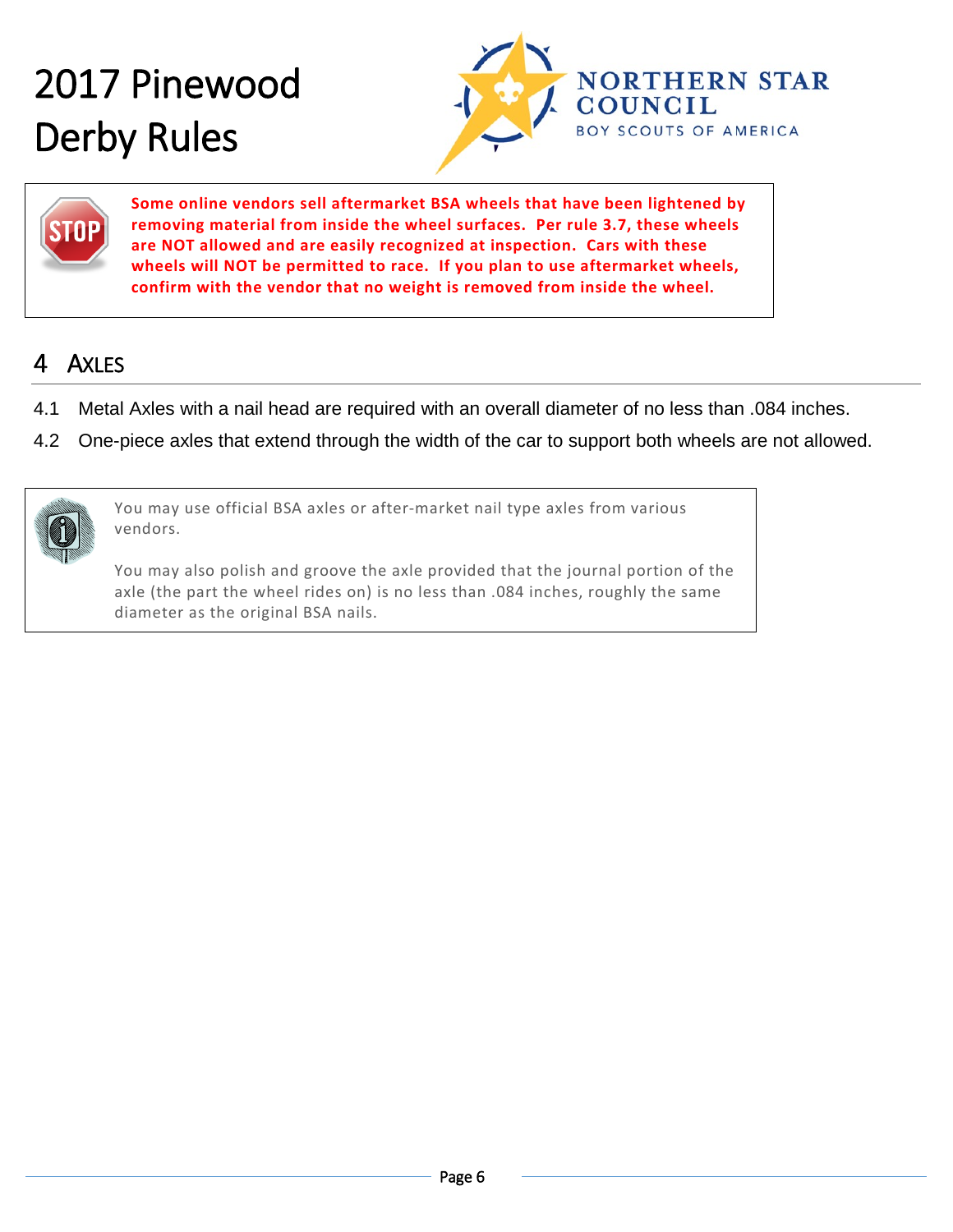

#### 5 LUBRICATION

5.1 Over application of lubricant, which results in excessive shedding onto the track is not allowed.



Lubricants you may use include but are not limited to: Graphite, Teflon, Nyoil, and Krytox.

We encourage you to use VERY SMALL AMOUNTS of oil based lubricants such as Krytox 100 instead of graphite because it does not damage the car's paint and generally promotes a cleaner and safer work and race area. You can find information regarding the most effective use of Krytox 100 online and through workshop participation.

### 6 WEIGHTS

- 6.1 Lead (Pb) weight, if used, must be completely sealed and safe from all possible contact with youth.
- 6.2 Drilling/Removal of lead weight is not allowed at the race or check-in venue.
- 6.3 Interior wheel weights are allowed as long as they allow for inspection of the interior of the wheels.



How to use the new weights.

- 1. Cut to Weight desired
- 2. Peel Off Backing
- 3. Stick to Bottom BACK of Car



The round weights fit nicely into a 3/8 inch hole drilled into the side of the car BEFORE cutting out the profile. These can be sanded smooth with the side of the car.

The recommended placement is one or two cylinders behind the rear axle, one above the rear axle and two in front of the rear axle. The minor remaining weight can be attached to the bottom to provide the desired balance point.